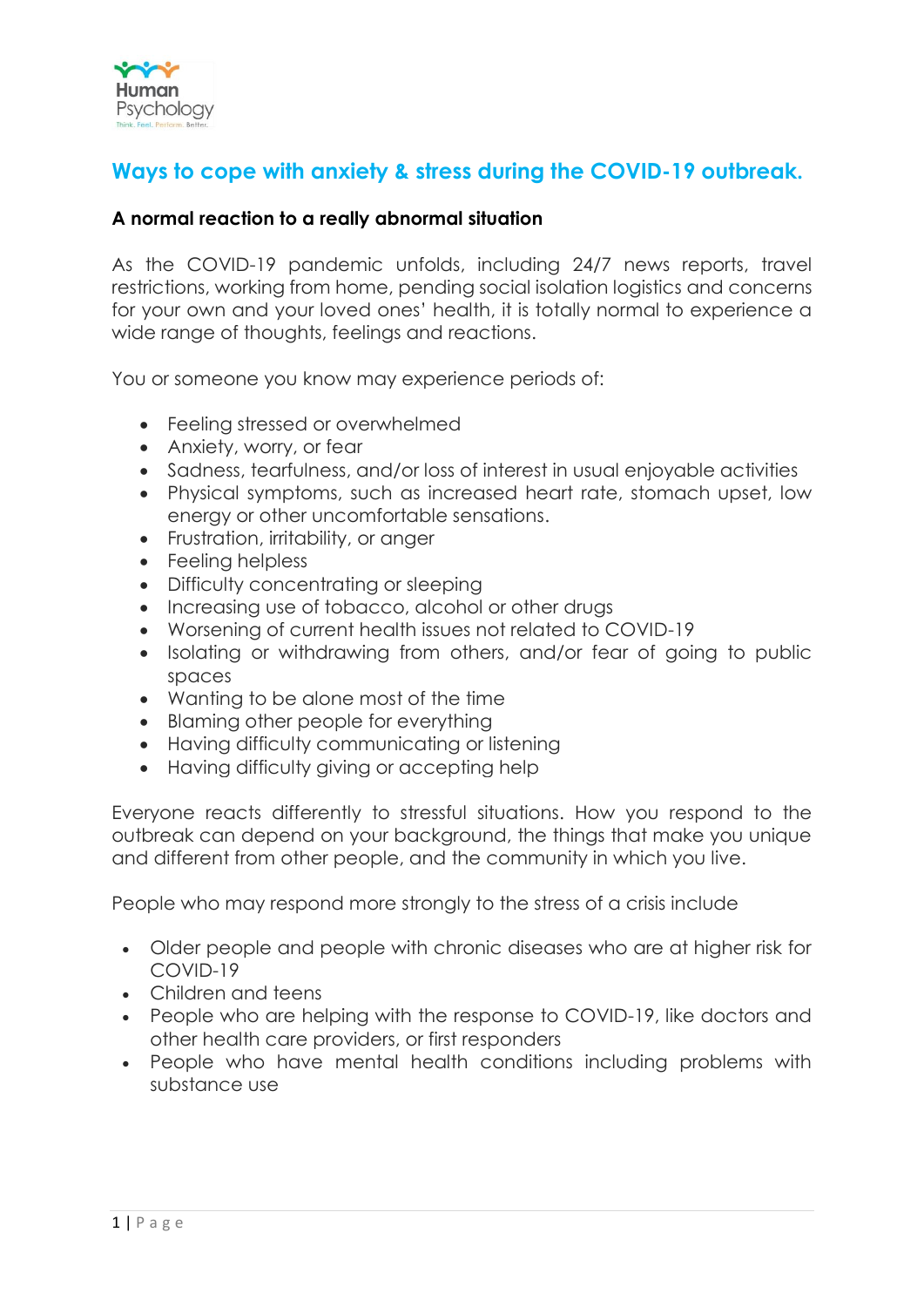

## **10 ways to cope with stress, anxiety or distress**

- 1. **Acknowledge your feelings.** In situations like this that are uncertain and evolving, it's understandable to feel stressed, anxious, or upset, among other emotional reactions. Allow yourself time to notice and express what you're feeling. This could be by writing them down in a journal, talking to others, doing something creative, or [practising meditation.](https://services.unimelb.edu.au/counsel/resources/guided-exercises/mindfulness-and-meditation)
- 2. **Maintain your day-to-day normal activities and routine where possible.** Having a healthy routine can have a positive impact on your thoughts and feelings. This can include: eating healthy meals, physical exercise like walking, running or stretching, [getting enough sleep,](https://www.beyondblue.org.au/get-support/staying-well/sleeping-well) and doing things you enjoy.
- 3. **Self-care and self-compassion**  Take breaks and make time to unwind and remind yourself that strong feelings will fade. Try taking in slow breaths and downshifting your fight-flight response through relaxation techniques.
- 4. **Stay connected.** Receiving support and care from others has a powerful effect on helping us cope with challenges. Spending time with supportive family and friends can bring a sense of comfort and stability. Talking through our concerns, thoughts, and feelings with others can also help us find helpful ways of thinking about or dealing with a stressful situation.
- **5. Seek accurate information.** Finding credible sources you can trust is important to avoid the fear and panic that can be caused by misinformation.
- 6. **Set limits around news and social media.** It's understandable to want to keep informed, especially if you or your loved ones are affected. At the same time, constantly reading, watching, or listening to upsetting media coverage can unnecessarily intensify worry and agitation. Take a break from news or social media, especially if there's no new information. Focus on things that are positive in your life and actions you have control over.
- 7. **Follow protection and prevention recommendations provided by qualified health professionals.** The Australian Department of Health has [information about COVID-19 and how to protect yourself](https://www.health.gov.au/news/health-alerts/novel-coronavirus-2019-ncov-health-alert) including [sanitary precautions, social distancing advice and what to do if you are](https://www.health.gov.au/news/health-alerts/novel-coronavirus-2019-ncov-health-alert)  [isolate at home.](https://www.health.gov.au/news/health-alerts/novel-coronavirus-2019-ncov-health-alert)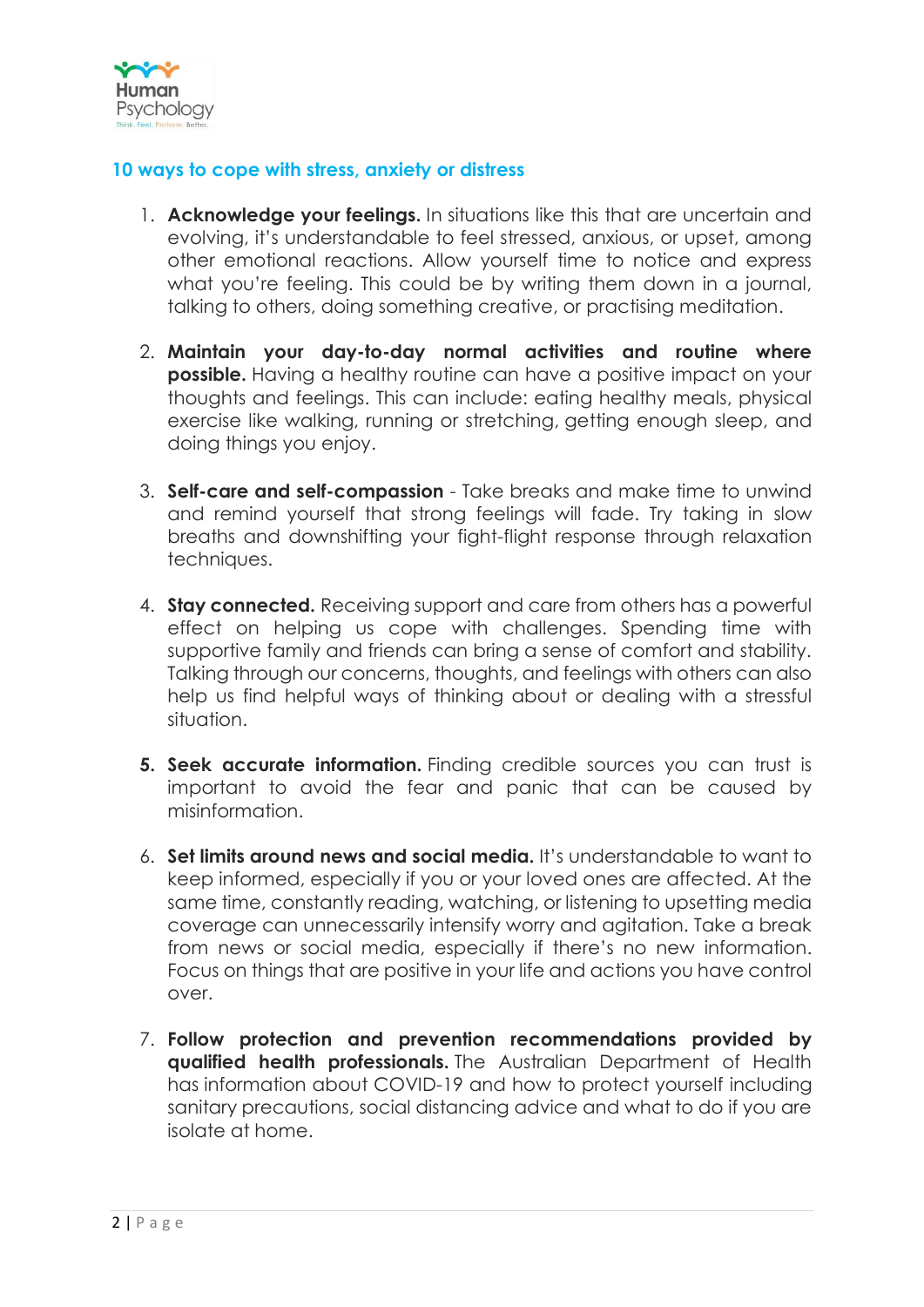

8. **Pay attention to your body, feelings, and spirit**: recognise and heed early warning signs of stress. Recognise how your own past experiences affect your way of thinking and feeling about this event, and think of how you handled your thoughts, emotions, and behaviour around past events.

Know that feeling stressed, depressed, guilty, or angry is common after an event like an infectious disease outbreak, even when it does not directly threaten you.

- 9. **Enjoy conversation unrelated to the outbreak**, to remind yourself of the many important and positive things in your lives. Take time to renew your spirit through meditation, prayer, or helping others in need.
- 10. **Taking care of yourself, your friends, and your family** can help you cope with stress. Helping others cope with their stress can also make your community stronger.

Keep in mind why we are doing this, together. Beating this requires literally a war-time effort from us all. Our lives have changed, but not all for the worse. We now have a window to be citizens, to look after each other and do the right thing. It looks as though we are now rapidly approaching the fast growth part of the pandemic. Our priorities have to be community first, safety first and to save lives now. We all have our part to play and we will get through this and come out the other end hopefully different but stronger, wiser and more connected.

# **For more support**

Call your healthcare provider if stress gets in the way of your daily activities for several days in a row.

As of now, anyone who has travelled overseas should self-isolate for 14 days when they enter Australia or if they have been exposed to someone confirmed to have COVID-19 until tested and medically cleared.cFor more information in South Australia, contact the Coronavirus Health Information line on 1800 020 080 or go to [sahealth.sa.gov.au/COVID2019.](https://www.sahealth.sa.gov.au/wps/wcm/connect/public+content/sa+health+internet/health+topics/health+topics+a+-+z/covid+2019)

Know when to get help - You may experience serious distress when you hear about an infectious disease outbreak, even if you are at little or no risk of getting sick. If you or someone you know shows signs of distress for several days or weeks, get help by accessing support resources. Contact 000 right away if you or someone you know states they are going to hurt or kill him- or herself or someone else, or talks or writes about death, dying, or suicide.